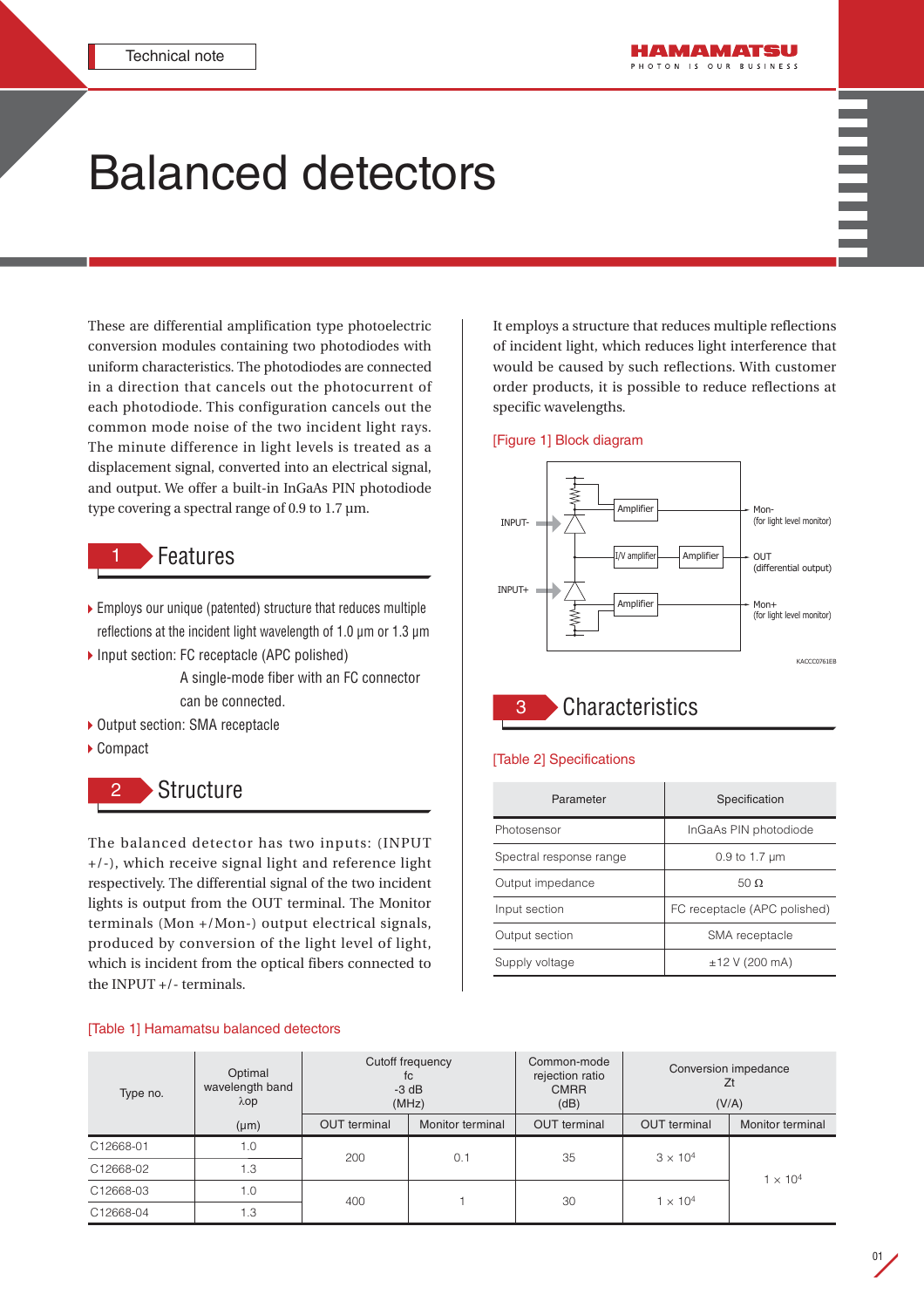

#### (b) C12668-03/-04



Using the supplied power cable, connect the balanced detector to a power supply. Use a dual power supply that can output ±200 mA current.

For optical input, two single mode fibers with FC connectors (APC polished) are used to apply a signal light and a reference light. If the light level and phase of these two incident lights are uniform, the output would be zero. If there is a difference in light level and phase between the signal light and reference light, the difference becomes the displacement signal, and this signal is converted into an electric signal, and output from the output terminal (SMA receptacle). Note that since the output impedance is 50  $\Omega$ , you will need to set the input impedance of the connected measuring device to 50 Ω. The length of the output coaxial cable should be three meters or less. The monitor terminal outputs electrical signals converted from the light

level of the two incident lights, so it can be used to adjust the light level of the incident light.

#### [Figure 3] Connection example



### [Figure 4] I/O example of balanced detector



The balanced detector can be used in various measurement and analytical instruments that use optical interference signals. It is also used for medical equipment such as an optical coherence tomography (OCT), which captures images of internal structure with high resolution and high speed.

#### [Figure 5] OCT



02